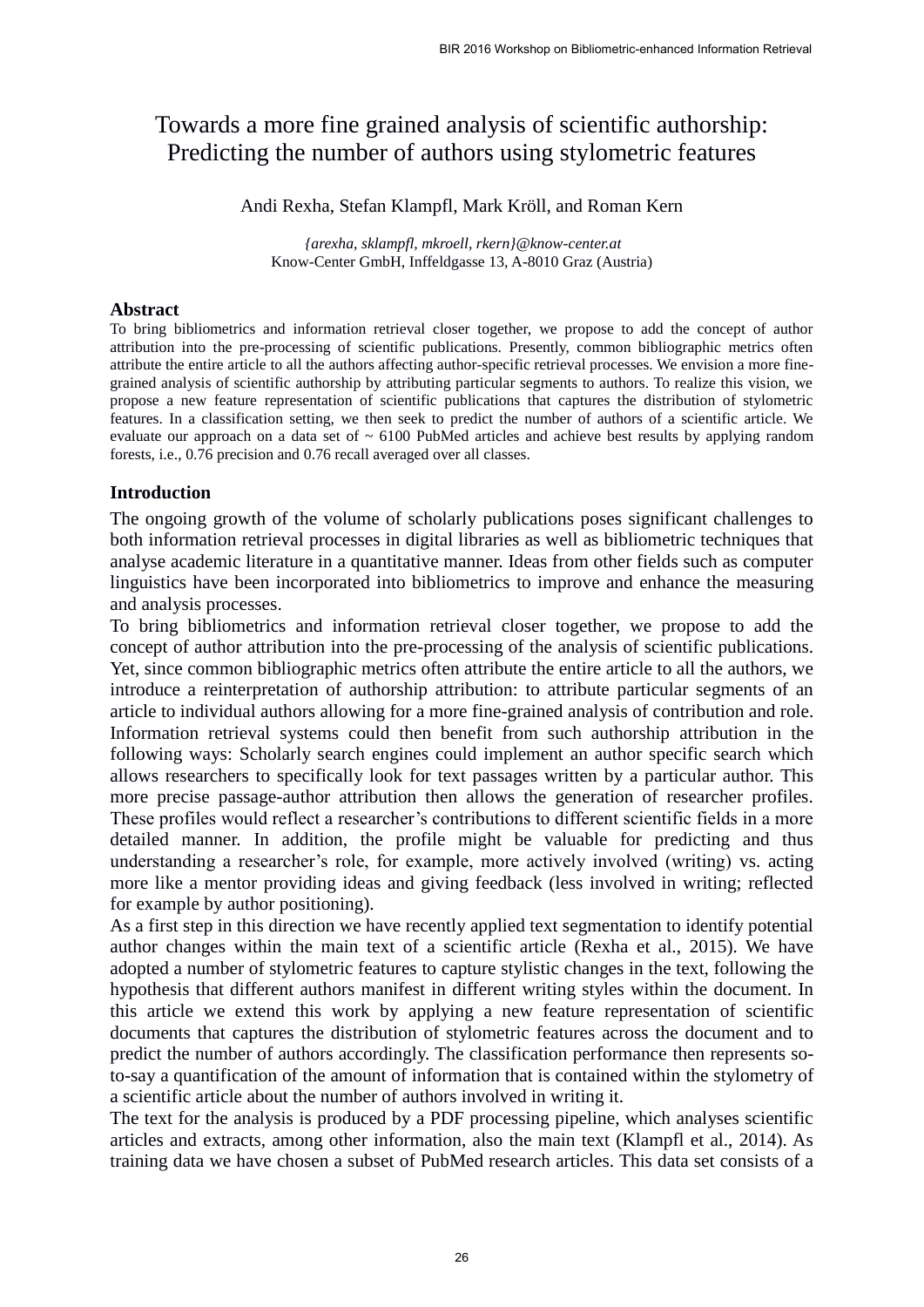wide variety of journals across different domains. We have selected an approximately equal number of research articles written by a certain number of authors, ranging from one to five. This paper is structured as follows: First, we elaborate on existing work on authorship attribution techniques as well as the retrieval of higher level knowledge from scientific texts in general. Then, we describe our experimental setup, including the dataset and extracted stylometric features. Finally, we present our results and give an outlook for future work.

#### **Related Work**

 $\overline{a}$ 

Over the past decades one can observe an ever growing amount of scientific output; much to the joy of research areas such as (i) Bibliometrics which applies statistics to measure scientific impact and (ii) Information Retrieval which applies natural language processing to make the valuable body of knowledge accessible. This interest in processing and exploiting scientific publications from different perspectives is reflected by venues such as the International Workshop on Bibliometric-enhanced Information Retrieval (cf. (Mayr et al.)), the International Workshop on Mining Scientific Publications<sup>1</sup> or Mining Scientific Papers: Computational Linguistics and Bibliometrics<sup>2</sup>.

To be of value for both fields, scientific publications need to be semantically enriched. Adding semantics includes assigning instances to concepts which are organized and structured in dedicated ontologies. Entity and relation recognition thus represent a vital pre-processing step. To give an example, medical entity recognition (cf. (Abacha & Zweigenbaum, 2011)) seeks to extract instances from classes such as "Disease", "Symptom" or "Drug" to enrich the retrieval process. Research assistants such as BioRAT (cf. (Corney et al., 2004)) or FACTA (cf. (Tsuruoka et al., 2008)) then can offer an added value employing this type of semantic information.

Departing from a mere content-level, Liakata et al. (cf. (Liakata et al., 2012)) introduced a different approach by focusing on the discourse structure to characterize the knowledge conveyed within the text. For this purpose, the authors identified 11 core scientific concepts including "Motivation", "Result" or "Conclusion". Ravenscroft et al. (cf. (Ravenscroft et al., 2013)) present the Partridge system which automatically categorizes articles according to their types such as "Review" or "Case Study". In a similar manner, the TeamBeam (cf. (Kern et al., 2012)) algorithm extracts structured meta-data, such as the title, journal name and abstract, as well as information about the article's authors.

In this paper we introduce the concept of authorship attribution as an additional preprocessing step for subsequent retrieval procedures. Authorship attribution, in general, expresses a classification setting where from a set of candidate authors the author of a questioned article is to be selected (cf. Stamatatos (2009), Juola (2008)). This line of research can be traced back to the 19th century, when Mendenhall (1887) aimed to characterize the plays of Shakespeare. A century later (Mosteller & Wallace, 1964) used a Bayesian approach to analyse 'The Federalist Papers'. Since then, a line of research known as stylometry focused on defining features to quantify an author's writing style (Holmes, 1998). Bergsma, Post & Yarowsky (2012) used stylometric features to detect the gender of an author and to distinguish between native vs. non-native speakers and conference vs. workshop papers. In this paper, we use stylometric features to classify scientific papers according to the number of its authors.

 $1$  Conference: Proceedings of the  $4<sup>th</sup>$  Workshop on Mining Scientific Publications. Co-located with the Joint Conference on Digital Libraries

<sup>(</sup>JCDL), Knoxville, Tennessee, 2015.<br><sup>2</sup> Conference: Proceedings of the First Workshop on Mining Scientific Papers: Computational Linguistics and Bibliometrics co-located with 15th International Society of Scientometrics and Informetrics Conference (ISSI), Istanbul, Turkey, 2015.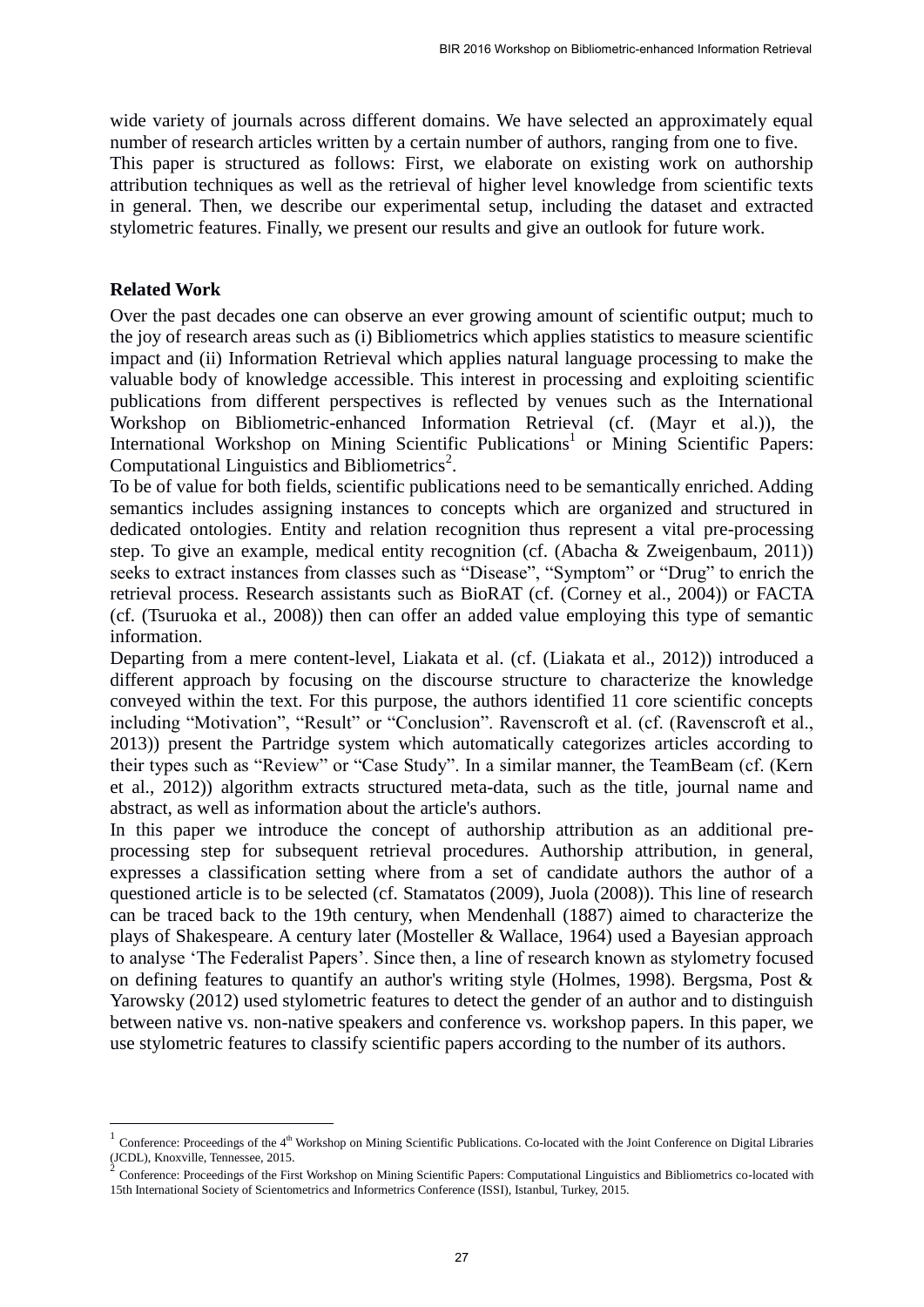## **Experimental Setup**

## *Dataset*

For the evaluation we use a dataset composed of randomly selected documents from PubMed (http://www.ncbi.nlm.nih.gov/pubmed/), a free database created by the US National Library of Medicine holding full-text articles from the biomedical domain together with a standard XML mark-up that rigorously annotates the complete content of the published document, in particular the author metadata. The documents contained in this database are very diverse. In this work we limit ourselves to research articles only, but there is also a wide range of different article types, including book reviews and meeting reports.

For this evaluation we selected a subset of the PubMed dataset consisting of an approximately equal number of research articles written by a certain number of authors, ranging from one to five. For our evaluation, we chose 6144 research articles in total, across 563 different journals and publication entities. There were 983, 1192, 1391, 1418, and 1160 articles with one, two, three, four, and five authors, respectively.

## *PDF Extraction*

A prerequisite for the writing style analysis of scientific articles is the reliable extraction of their textual content. The portable document format (PDF), the most common format for scientific literature today, is optimised for presentation, but lacks structural information. As the raw character stream of the PDF is usually interrupted in mid-sentence by decorations or floating objects, extracting the main text of a scholarly article in the correct order requires the analysis of its document structure. To solve this task we build here upon our previous work (Kern et al. 2012, Klampfl et al., 2014), where we have developed a processing pipeline that analyses the structure a PDF document using a number of both supervised and unsupervised machine learning techniques and heuristics. It processes a given PDF file in a sequence of individual processing modules and outputs the extracted body text.

The first step builds upon the output of the Apache PDFBox library (http://pdfbox.apache.org) and uses unsupervised learning (clustering) to extract blocks of contiguous text from the raw PDF file and their column-wise reading order on each page. We consider these text blocks as the basic building blocks of a scientific article. In the next stage, these text blocks are categorized into different logical labels based on their role within the document: meta-data blocks, decorations, figure and table captions, main text, and section headings. This stage is implemented as a sequential pipeline of detectors each of which labels a specific type of block. Apart from the meta-data detectors they are completely model-free and unsupervised. For more details on each of these detectors the interested reader is referred to (Klampfl et al., 2014). In the final stage of our PDF extraction pipeline the main body text of a scientific article is extracted by concatenating blocks containing section headings and main text in the reading order. We resolve hyphenations at the end of lines and across blocks, columns, and pages. Furthermore, paragraphs that span more than one column or page are merged.

## *Stylometric features and document representation*

Capturing different writing styles within a document requires the extraction and analysis of suitable features. Topical features, such as word unigrams or other elements carrying semantic information, are helpful in identifying document segments which differ not only in the author, but also in the whole topic of the text. On the other hand, stylometric features reflect the author's writing style, rather than the topic, which typically does not change within a single scientific article, and generalizes across different domains.

To compare and classify different scientific articles based on the number of authors involved, we try to capture the distribution of stylometric features across a single document. We split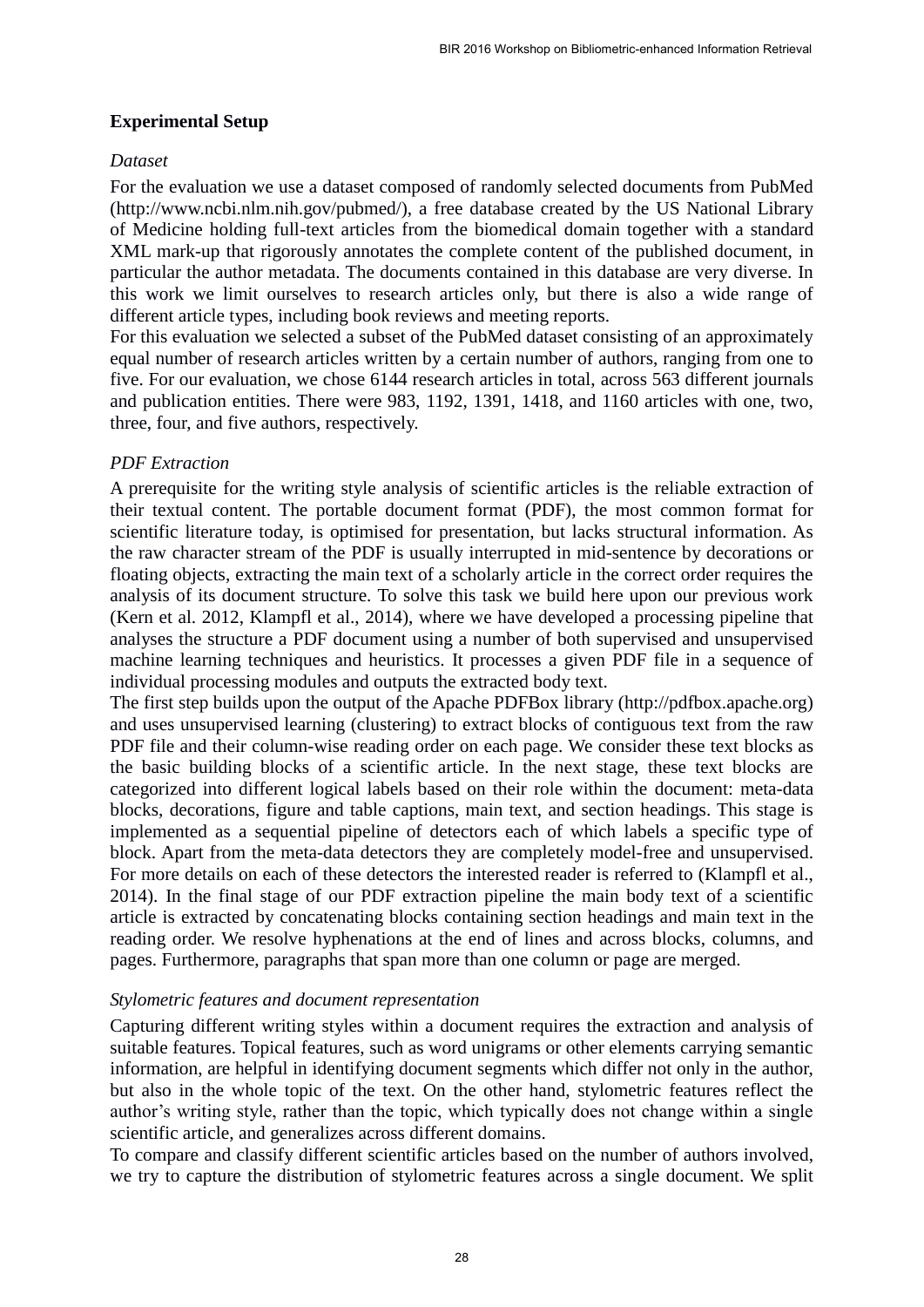the document into continuous segments (here a segment corresponds to a sentence) and extract the stylometric features for each of those segments. We then view the document as a distribution of different stylometric features.

The literature suggests a broad amount of stylometric features (Mosteller & Wallace, 1964; Tweedie & Baayen, 2002; Stamatatos, 2009). Table 1 presents the list of features we extract for each segment. In addition, we calculate the minimum, maximum, average and variance for each of those features across every document.

| feature name                 | <b>Description</b>                                                                                                     |  |  |
|------------------------------|------------------------------------------------------------------------------------------------------------------------|--|--|
| alpha-chars-ratio            | the fraction of total characters in the paragraph which are letters                                                    |  |  |
| digit-chars-ratio            | the fraction of total characters in the paragraph which are digits                                                     |  |  |
| upper-chars-ratio            | the fraction of total characters in the paragraph which are upper-case                                                 |  |  |
| white-chars-ratio            | the fraction of total characters in the paragraph which are whitespace<br>characters                                   |  |  |
| type-token-ratio             | ratio between the size of the vocabulary (i.e., the number of <i>different</i><br>words) and the total number of words |  |  |
| hapax-legomena               | the number of words occurring once                                                                                     |  |  |
| hapax-dislegomena            | the number of words occurring twice                                                                                    |  |  |
| yules-k                      | a vocabulary richness measure defined by Yule                                                                          |  |  |
| simpsons-d                   | a vocabulary richness measure defined by Simpson                                                                       |  |  |
| brunets-w                    | a vocabulary richness measure defined by Brunet                                                                        |  |  |
| sichels-s                    | a vocabulary richness measure defined by Sichel                                                                        |  |  |
| honores-h                    | a vocabulary richness measure defined by Honore                                                                        |  |  |
| average-word-length          | average length of words in characters                                                                                  |  |  |
| average-sentence-char-length | average length of sentences in characters                                                                              |  |  |
| average-sentence-word-length | average length of sentences in words                                                                                   |  |  |

**Table 1: List of stylometric features used in our text segmentation algorithm. Many of those features are defined in (Tweedie & Baayen, 2002).**

## **Evaluation**

In order to evaluate whether the stylometric feature representation of scientific articles contains authorship information, we trained different classifiers in a supervised manner to predict the number of authors for each document. From the articles in the PubMed dataset, we extracted the stylometric features for each sentence of the document and represented the distribution of this features across the document as its maximum, minimum, average and variance. As a further preprocessing step we normalized these feature values to avoid dominating features in the learning process. For our experiments, we selected two classification algorithms: Logistic regression and Random Forest.

Table 2 and Table 3 report individual class results achieved by Logistic Regression and Random Forest algorithms. Comparing the two classification algorithms, we notice that the Random Forest outperforms the Logistic Regression algorithm by far.

As can be seen, both algorithms achieve the lowest performance in predicting the 5-authors class. We believe that this outcome might be due to two different aspects. The first aspect has to do with the amount of contribution from each author. The smaller the amount of text an author writes, the more difficult to distinguish it from the contribution of other authors. The second aspect relates to the actual writing contributions. We think that the larger the amount of writers the more likely is that some of them may not have contributed at all in the writing of the paper.

Another consideration that we can make relates to the 1-author class. The performance of both algorithms exceeds the results for the other classes. We believe that this is due to the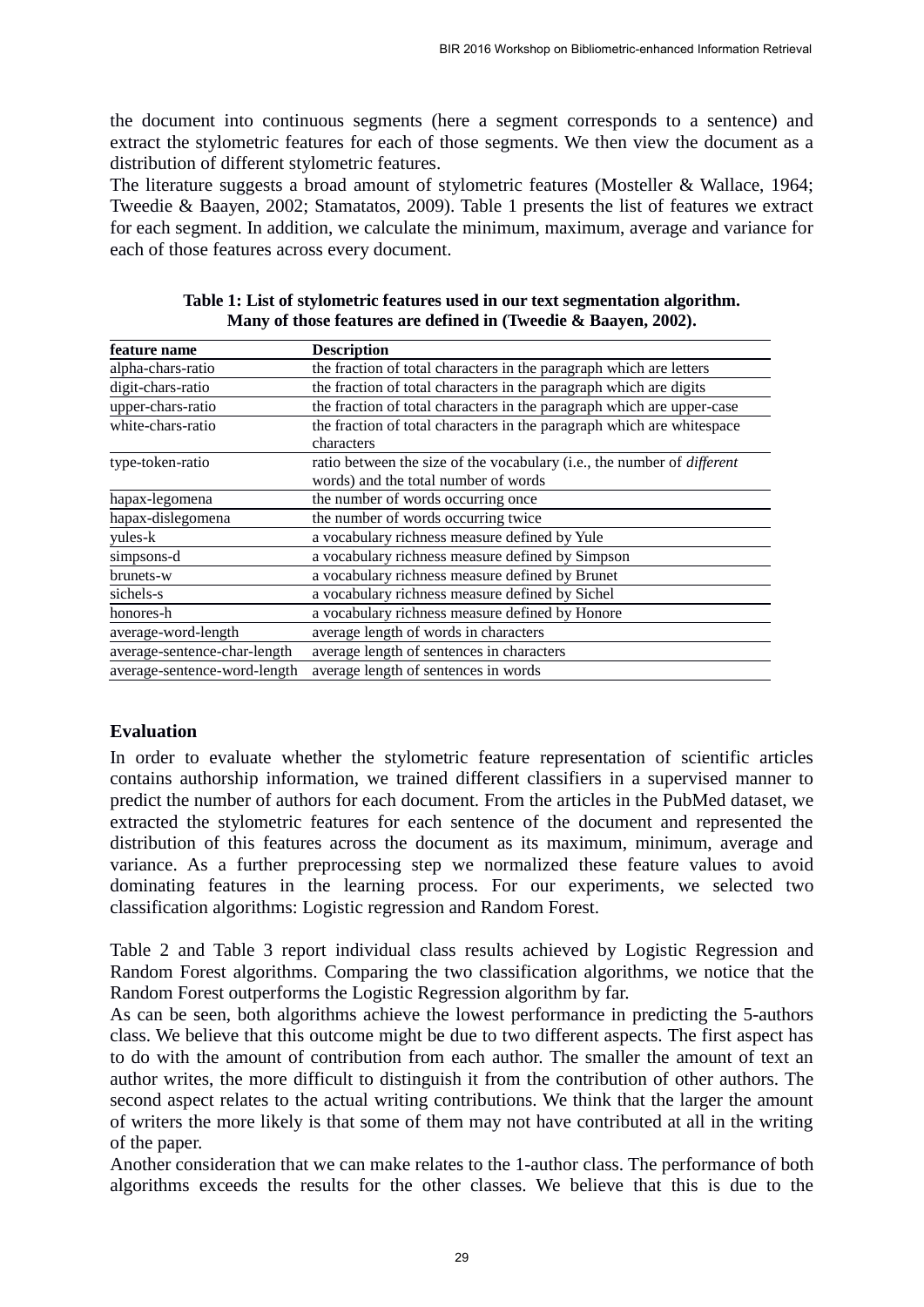correctness of the data. The 1-author papers are less likely to have more authors than mentioned in the paper, making the data more representative for this class.

These experiments demonstrate that in the proposed stylometric feature space it is possible to a certain extent to discriminate between scientific articles with different numbers of authors.

| Table 2. Performance of classifying the number of authors of a scientific article using logistic |
|--------------------------------------------------------------------------------------------------|
| regression on our dataset (10-fold cross-validation).                                            |

| Class/Metric    | Precision | Recall | F-Measure |
|-----------------|-----------|--------|-----------|
| Class 1-author  | 0.533     | 0.482  | 0.506     |
| Class 2-authors | 0.330     | 0.301  | 0.315     |
| Class 3-authors | 0.369     | 0.522  | 0.432     |
| Class 4-authors | 0.235     | 0.432  | 0.394     |
| Class 5-authors | 0.235     | 0.105  | 0.145     |
| Average         | 0.365     | 0.376  | 0.362     |

#### **Table 3. Performance of classifying the number of authors of a scientific article using random forests on our dataset (10-fold cross-validation).**

| <b>Class/Metric</b> | Precision | Recall | F-Measure |
|---------------------|-----------|--------|-----------|
| Class 1-author      | 0.881     | 0.780  | 0.827     |
| Class 2-authors     | 0.755     | 0.681  | 0.716     |
| Class 3-authors     | 0.759     | 0.801  | 0.780     |
| Class 4-authors     | 0.724     | 0.796  | 0.759     |
| Class 5-authors     | 0.687     | 0.699  | 0.693     |
| Average             | 0.759     | 0.755  | 0.755     |

## **Conclusion**

In this paper, we classified scientific articles according to their number of authors by using a set of stylometric features. We applied supervised learning to this setup and achieved best results with Random Forests. The classification results suggest that the stylometric feature space in fact captures variations in the writing style that we would expect from multiple contributing authors.

This work fosters our understanding towards a more fine-grained analysis of scientific authorship by attributing particular segments to authors. Information retrieval systems could benefit from this concept of authorship attribution, for instance, in course of author specific search.

## **Acknowledgments**

This work is funded by the KIRAS program of the Austrian Research Promotion Agency (FFG) (project number 840824). The Know-Center is funded within the Austrian COMET Program under the auspices of the Austrian Ministry of Transport, Innovation and Technology, the Austrian Ministry of Economics and Labour and by the State of Styria. COMET is managed by the Austrian Research Promotion Agency FFG.